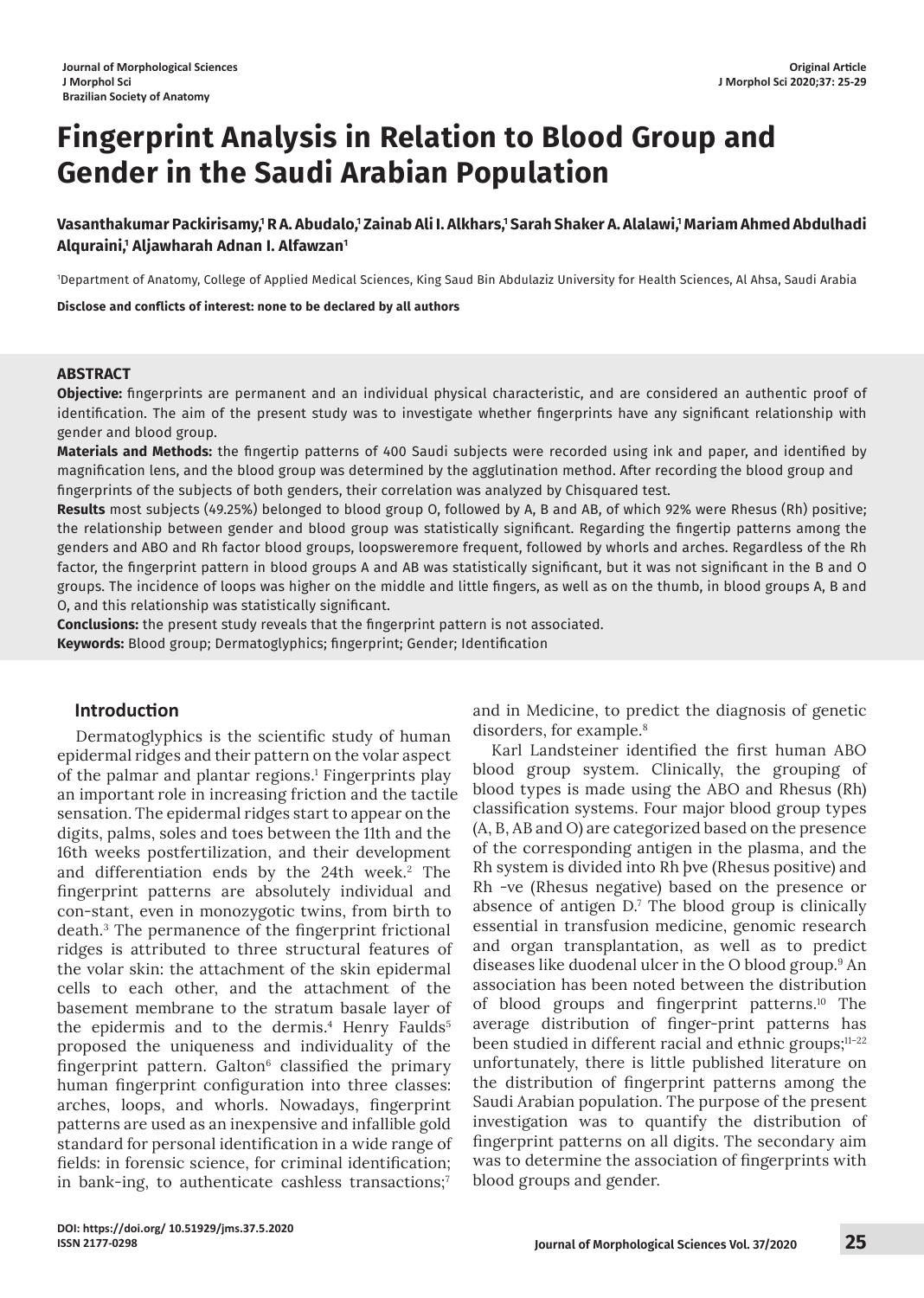# **Materials and Methods**

The present study was approved by the Institutional Review Board (IRB) under number SP17/182. All of the participants provided written informed consent prior to the study. A total of 400 Saudi subjects (males: 185; females: 215) aged between 17 and 45 years were enrolled from the staff and medical students at the King Saud Bin Abdulaziz University for Health Sciences from 2017 to 2018. All of the included subjects were healthy, with no genetic disorders, but two male subjects were excluded because they had scars and injuries in one of their fingers. The finger prints were recorded by applying ink to the fingers of the subjects, who then pressed them against paper, as suggested by Cummins and Midlo.<sup>1</sup> A fingerprint template was created using a white sheet of paper, which consisted of left and right columns, and each columnwas again divided into 5 to record the finger prints of every finger and the thumb. The template also included boxes to record the subject's name, gender, age, ABO blood group, and Rh blood type.

The finger prints were recorded by rolling the pulp of each finger on blue stamp ink pads, and then, imprints of the fingerprints of all 10 digits were obtained on the corresponding blocks of the template. Care was taken to prevent smudging; the prints were taken four times, and their pattern (arch; whorl; loop) was studied using a magnifying glass (Fig. 1). The blood groups were identified by the slide agglutination method, by mixing one drop of blood with antiserum (anti-A, anti-B, and anti-D). The distribution of fingertip patterns and their association with gender and ABO and Rh blood groups was analyzed by the Chisquared test, with values of *p* < 0.05 considered significant.



**Figure 1.** The three primary fingerprint patterns: (A)arch;(B)whorl;(C) loop.

# **Results**

The sample of the present study consisted of 185 male and 215 female subjects, with a male to female ratio of 1:1.2, and their average age was 21 years.

#### **ABO and Rh blood groups**

The Rh þve group was composed of 368 (92%) subjects, and 184 (46%) of them belonged to blood group O. The numbers of subjects with blood groups A, B and AB were 85 (21.5%), 81 (20.25%) and 18 (4.5%) respectively.

In the Rh -ve group, out of 32 (8%) subjects, 13 (3.25%) belonged blood group O, followed by blood groups A and B, with 9 (4.5%) subjects each, and the AB blood group, with 1 (0.25%) subject (Table 1).

**Table 1.** Distribution of the subjects according to blood group and Rhesus factor  $(n = 400)$ 

|                    | <b>Rhesus factor</b> |                 |  |  |  |  |
|--------------------|----------------------|-----------------|--|--|--|--|
| <b>Blood group</b> | <b>Positive</b>      | <b>Negative</b> |  |  |  |  |
| А                  | 85 (21.25%)          | 9(2.25%)        |  |  |  |  |
| B                  | 81 (20.25%)          | 9(2.25%)        |  |  |  |  |
| AB                 | 18 (4.5%)            | 1(0.25%)        |  |  |  |  |
|                    | 184 (46%)            | 13 (3.25%)      |  |  |  |  |
| Total (n)          | 368 (92%)            | 32 (8%)         |  |  |  |  |

## **Gender and blood group**

Most subjects (197; 49.25%) belonged to blood group O, followed by blood groups A, B and AB, which were composed of 94 (23.5%), 90 (22.5%) and 19 (4.5%) subjects respectively. After blood group O, the second predominant blood group among males was A (23.24%), and, in females, it was B (24.19%), and a statistically significant ( $p < 0.001$ ) difference was observed (Table 2).

#### **Type of finger print patterns**

Loops were the prevailing pattern (50.5%), followed by whorls (35.1%) and arches (14.4%) on both hands. The frequency of whorls among females (37.49%) was slightly higher than among males (36.43%), but the frequency of arches (8.84%) was the same, while among males, the frequency of loops (56.22%) was higher than among females (53.67%). However the relationship between gender and fingerprint pattern was not statistically significant (*p* > 0.05) (Table 3).

#### **Fingerprint patterns regarding**

ABO and Rh blood groups In blood group A, the incidence of loops was higher (Rh þve: 58.23%; Rh -ve: 51.11%), than that of whorls (Rh þve: 37.53%; Rh -ve: 46.67%) and arches (Rh þve: 4.24; Rh -ve: 2.22%). In Blood group AB, the incidence of loops was higher (Rh þve: 61.67%; Rh -ve: 70%), followed by arches (Rh þve: 5%; Rh -ve -30%) and whorls (Rh þve: 33.3%; Rh –ve: 0%). Among the AB Rh -ve blood group, only loops and arches were observed on the fingerprints of the subjects. These differences between the A and AB blood groups were statistically significant (*p* < 0.05).

Among the subjects in blood group O, the incidence of loops was higher (Rh þve: 52.88%; Rh -ve: 52.5%), followed by whorls (Rh þve: 38.26%; Rh -ve: 37.69%) and arches (Rh þve: 8.86%; Rh –ve: 13.08%). Similarly, in blood group B, loops had a higher incidence (Rh þve: 55.43%; Rh -ve: 54.44%), followed by whorls (Rh þve: 33.58%; Rh -ve: 37.78%) and arches (Rh þve: 10.99%; Rh -ve: 7.78%). However, the differences between the O and B groups were not statistically significant (*p* > 0.05) (Table 4).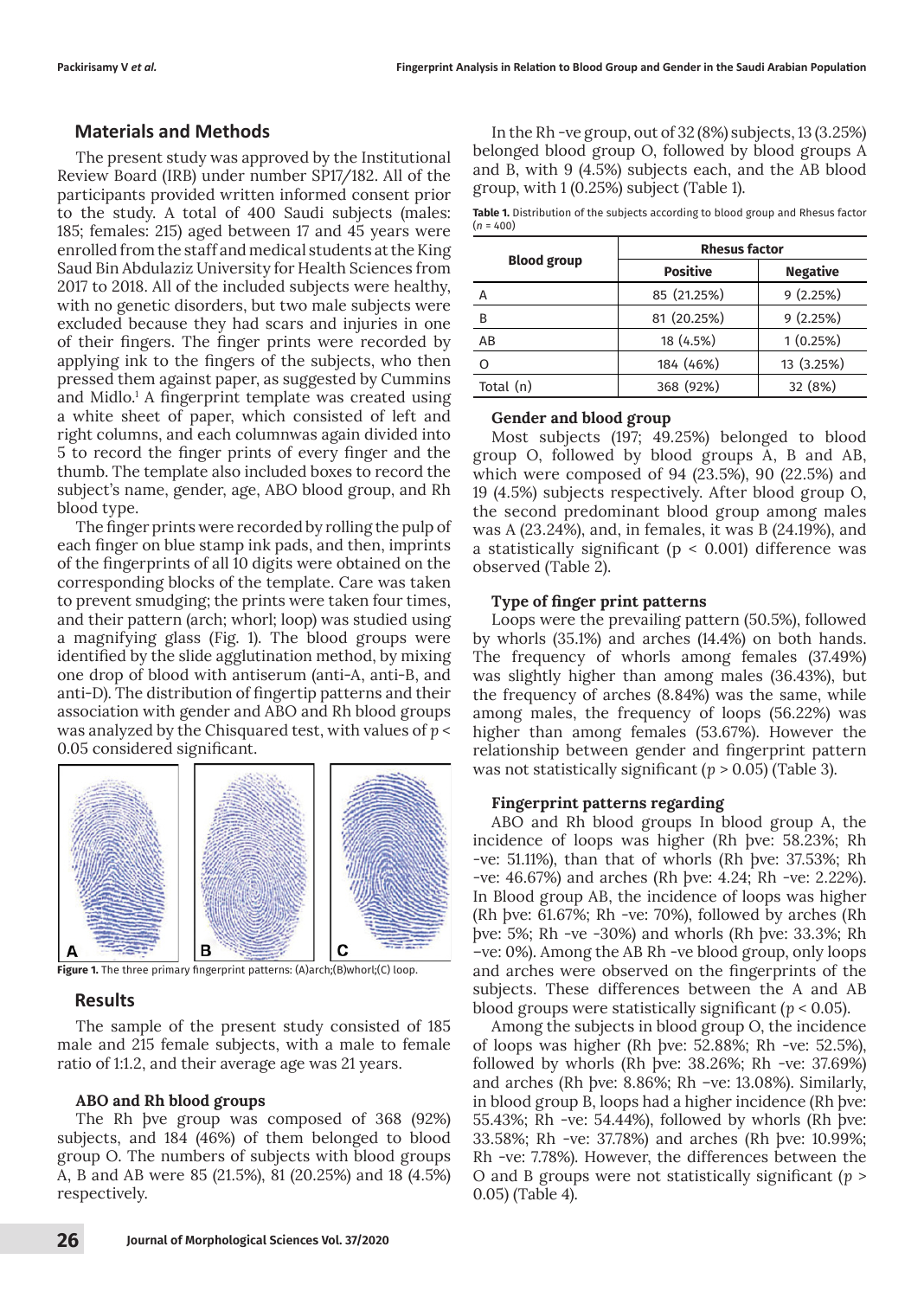| <b>Blood group</b> | Males $(n = 185)$ | Females $(n = 215)$ | Total $(n=400)$ | Chi-squared | <i>p</i> -value |
|--------------------|-------------------|---------------------|-----------------|-------------|-----------------|
|                    | 43 (23.24%)       | 51 (23.71%)         | 94 (23.5%)      |             |                 |
| AВ                 | $6(3.24\%)$       | 13 (6.05%)          | 19 (4.75%)      |             |                 |
| B                  | 38 (20.55%)       | 52 (24.19%)         | 90 (22.5%)      | 47.44       | < 0.001         |
|                    | 98 (52.97%)       | 99 (24.19%)         | 197 (49.25%)    |             |                 |
| Total              | 185 (100%)        | 215 (100%)          | 400 (100%)      |             |                 |

**Table 2.** Distribution of subjects according to gender and blood group

Note: \*Statistically significant difference.

**Table 3.** Overall distribution of fingerprint patterns on both hands among males and females (*n* = 4,000)

| <b>Fingerprint patterns</b> | Male           |               | Total          | Chi-squared | <i>p</i> -value |  |
|-----------------------------|----------------|---------------|----------------|-------------|-----------------|--|
| Arches                      | 136 (7.35%)    | 190 (8.84%)   | 326 (8.15%)    |             |                 |  |
| Loops                       | 1,040 (56.22%) | 1,154(53.67%) | 2,194 (54.85%) |             | > 0.05          |  |
| Whorls                      | 674 (36.43%)   | 806 (37.49%)  | 1,480 (37%)    | 4.164       |                 |  |
| Total                       | 1,850 (100%)   | 2,150 (100%)  | $4,000(100\%)$ |             |                 |  |

**Table 4.** Distribution of fingerprint patterns among subjects according to blood group and Rhesus factor (*n* = 4,000)

| <b>Blood group</b><br><b>Arches</b> |           |              | <b>Types of fingerprint patterns</b> |              |              |                    |         |
|-------------------------------------|-----------|--------------|--------------------------------------|--------------|--------------|--------------------|---------|
|                                     |           | <b>Loops</b> | <b>Whorls</b>                        | <b>Total</b> |              | <b>Chi-squared</b> | p-value |
|                                     | $Rh + ve$ | 36 (4.24%)   | 495 (58.23%)                         | 319 (37.53%) | 850 (21.25%) |                    | $0.05*$ |
| $\overline{A}$                      | Rh -ve    | 2(2.22%)     | 46 (51.11%)                          | 42 (46.67%)  | 90 (2.25%)   | 7.003              |         |
| B                                   | $Rh + ve$ | 89 (10.99%)  | 449 (55.43%)                         | 272 (33.58%) | 810 (20.25%) |                    | > 0.05  |
|                                     | Rh -ve    | 7 (7.78%)    | 49 (54.44%)                          | 34 (37.78%)  | 90 (2.25%)   | 1.216              |         |
| AB                                  | $Rh + ve$ | 9(5%)        | 111 (61.67%)                         | 60 (33.33%)  | 180 (4.5%)   |                    | $0.05*$ |
|                                     | Rh -ve    | 3(30%)       | 7(70%)                               | 0            | 10 (0.25%)   | 10.099             |         |
| $\mathbf 0$                         | $Rh + ve$ | 163 (8.86%)  | 973 (52.88%)                         | 704 (38.26%) | 1,840 (46%)  |                    |         |
|                                     | $Rh - ve$ | 17 (13.08%)  | 64 (49.23%)                          | 49 (37.69%)  | 130 (3.25%)  | 2.682              | > 0.05  |

Abbreviations: Rh þve, Rhesus positive; Rh -ve, Rhesus negative. Note: \*Statistically significant difference..

## **Fingerprint patterns on each finger**

In the subjects with blood groups A, B & O, the incidence of loops was higher on the thumbs (A: 65.43%; B: 63.89%; and O: 62.2%), followed by the middle (A: 70.2%; B: 67.78%; and O: 62.69%), and little fingers (A: 64.9%; B: 63.89%; and O: 56.60%), while the incidence of whorls was higher on the index (A: 51.06%; B: 42.22%; and O: 47.46%), and ring fingers (A: 50.53%,; B: 45.55%; and O: 45.69%). In the AB blood group, the incidence of loops was higher (54.85%), followed whorls (37%) and arches on every finger (8.15%). As for the incidence of arches, it was lower on the little fingers (A: 1.06%; B: 1.11%; AB: 5.26%; and O: 4.31%) and the thumbs (A: 1.06%; B: 3.89%; AB: 5.26%; and O: 3.54%). The fingerprint pattern distribu-tion was statistically significant (*p* >0.001) in blood groups A, B and O, but not significant in the AB blood group (*p* > 0.05) (Table 5).

# **Discussion**

In accordance with other studies, $11-22$  the order of distribution of fingerprint patterns in the present study was as follows: a high incidence of loops, a moderate incidence of whorls, and a low incidence of arches. In the comparison between genders, whorls and arches were more predominant in females, and loops were more predominant males. In agreement with that, Ekanem *et al*, <sup>16</sup> in a study with residents of Maiduguri, Nigeria, reported a higher incidence of loops (31%) in males. In contrast, Shivhare *et al*, 11 in Chhattisgarh (central India), and Sudikshya *et al*, 12 in Nepal, observed a higher incidence of loops in females (55.8% and 52.4% respectively), but in males they found a higher incidence of whorls (34.23% and 43%respectively) and arches (16.23% and 5.87% respectively). Sangam *et al*, 13 Deopa *et al*, 14 and Desai *et al*<sup>15</sup> found a higher incidence of loops (60.5%, 64.53% and 52.63% respectively) in females, and, regarding the ABO groups, most individuals belonged to the O group, and the AB group had the lowest incidence. A similar observation was noted by Sudikshya *et al*, <sup>12</sup> Sangam *et*  al,<sup>13</sup> and Bharadwaja *et al*.<sup>17</sup> In contrast, Deopa *et al*,<sup>14</sup> in their study in Uttarakhand, India, found that most subjects belonged to blood group B. Fayrouz *et al*<sup>18</sup> reported a significant relationship between gender and blood group, which is in agreement with the present study. The incidence of Rh þve (92%) subjects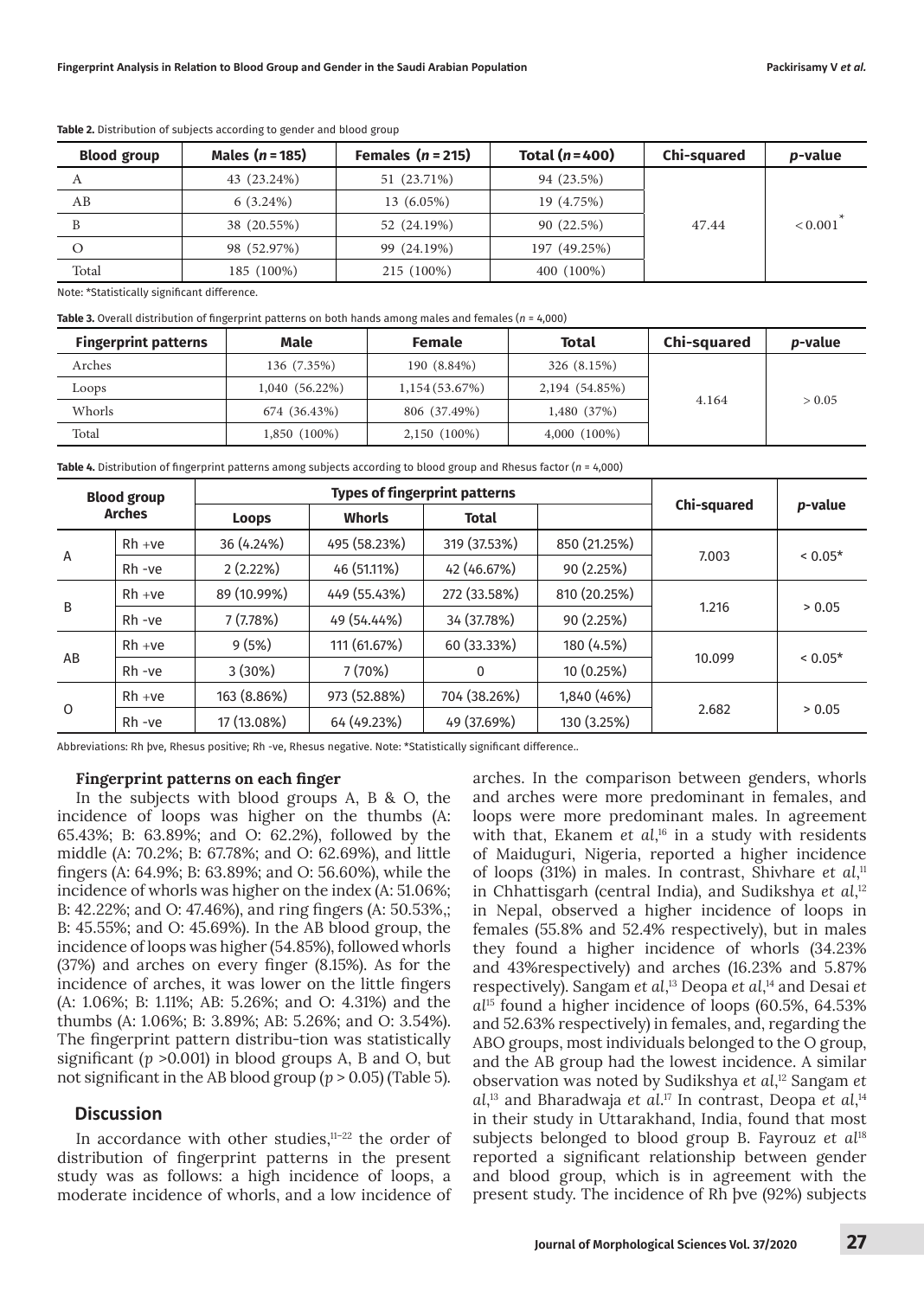| <b>Fingers</b>    | Blood group A $(n = 940)$ |                                          |               | Blood group B $(n = 900)$ |                                          | Blood group AB $(n = 190)$ |                |                                    | Blood group $O(n = 1970)$ |                                          |              |               |
|-------------------|---------------------------|------------------------------------------|---------------|---------------------------|------------------------------------------|----------------------------|----------------|------------------------------------|---------------------------|------------------------------------------|--------------|---------------|
|                   | <b>Arches</b>             | Loops                                    | <b>Whorls</b> | <b>Arches</b>             | <b>Loops</b>                             | <b>Whorls</b>              | <b>Arches</b>  | <b>Loops</b>                       | <b>Whorls</b>             | <b>Arches</b>                            | <b>Loops</b> | <b>Whorls</b> |
|                   | 2                         | 123                                      | 63            | 7                         | 115                                      | 58                         | $\overline{2}$ | 22                                 | 14                        | 14                                       | 245          | 135           |
| Thumb             | 1.06%                     | 65.43%                                   | 33.51%        | 3.89%                     | 63.89%                                   | 32.22%                     | 5.26%          | 57.90%                             | 36.84%                    | 3.54%                                    | 62.20%       | 34.26%        |
|                   | 10                        | 82                                       | 96            | 32                        | 72                                       | 76                         | 3              | 23                                 | 12                        | 51                                       | 156          | 187           |
| Index             | 5.32%                     | 43.62%                                   | 51.06%        | 17.78%                    | 40%                                      | 42.22%                     | 7.90%          | 60.52%                             | 31.58%                    | 12.94%                                   | 39.60%       | 47.46%        |
| Middle            | 13                        | 132                                      | 43            | 31                        | 122                                      | 27                         | 2              | 28                                 | 8                         | 50                                       | 247          | 97            |
|                   | 6.90%                     | 70.2%                                    | 22.9%         | 17.22%                    | 67.78%                                   | 15%                        | 5.26%          | 73.70%                             | 21.04%                    | 12.69%                                   | 62.69%       | 24.62%        |
| Ring              | 11                        | 82                                       | 95            | 24                        | 74                                       | 82                         | 3              | 23                                 | 12                        | 48                                       | 166          | 180           |
|                   | 5.85%                     | 43.62%                                   | 50.53%        | 13.33%                    | 41.11%                                   | 45.55%                     | 7.90%          | 60.52%                             | 31.58%                    | 12.18%                                   | 42.13%       | 45.69%        |
| Little            | $\overline{2}$            | 122                                      | 64            | 2                         | 115                                      | 63                         | 2              | 22                                 | 14                        | 17                                       | 223          | 154           |
|                   | 1.06%                     | 64.9%                                    | 34.04%        | 1.11%                     | 63.89%                                   | 35%                        | 5.26%          | 57.9%                              | 36.84%                    | 4.31%                                    | 56.60%       | 39.09%        |
| <b>Statistics</b> |                           | Chi-squared = $65.034$<br>$p < 0.001$ ** |               |                           | Chi-squared = $94.154$<br>$p < 0.001$ ** |                            |                | Chi-squared = $3.5678$<br>p > 0.05 |                           | Chi-squared = $111.027$<br>$p < 0.001**$ |              |               |

Notes: Values expressed as numbers and percentages. \*\*Statistically significant difference.

was higher in every blood group (Rh -ve: 8%), which is similar to other studies<sup>15-21</sup> performed with different ethnic and racial groups.

In the present study, the frequency of loops and arches was higher in the A Rh þve blood group, and the frequency of whorls was higher in the A Rh - ve group. These differences were statistically significant, which is in agreement with the observations made by Fayrouz *et al*<sup>18</sup> and Sudikshya *et al*. 12 In contrast, Desai Bhavana *et al*, 15 Sangam *et al*, <sup>13</sup> Prateek and Pillai,19 and Umraniya *et al<sup>20</sup>* reported a higher incidence of loops and arches in the A Rh þve group, and of whorls in the A Rh -ve blood group. Shivhare *et al*<sup>11</sup> observed a higher frequency of loops and whorls in the A Rh -ve blood group.

In the present study, in the B blood group, the frequency of loops and arches was higher among the Rh þve subjects, and the incidence of whorls was higher among the Rh + ve subjects. This observation correlates with those of the studies by Umra-niya *et al*, 20 Sudikshya *et al*, 12 and Desai *et al*. <sup>15</sup> In agreement with other studies,<sup>12,18</sup> this differencewas not significant in the present study. But Deopa *et al*14 observed a greater percentage of both loops and arches in the B Rh -ve and whorls in the B Rh þve blood group. Fayrouz *et al*<sup>18</sup> observed a higher frequency of both loops and whorls in the B Rh -ve blood group, and of arches in the B Rh þve blood group. And Shivhare *et al*11 only observed a high percentage of loops in the B Rh -ve group, andwhorls and arches were higher in the B Rh þve blood group.

In the AB blood group, only loops and arches were observed on both hands of the Rh -ve group; whorls were not observed. Therefore, the frequency of loops (70%) and arches (30%) is higher than that of the AB Rh þve blood group loops (61.67%) and arches (5%). This observation was statistically significant (*p* > 0.05). In the AB Rh -ve blood group, all three fingerprint patterns were observed by Desai *et al*, <sup>15</sup> Bharadwaja *et*  al,<sup>17</sup> and Fayrouz *et al*.<sup>18</sup> However, Radhika et al<sup>21</sup> and Prateek and Pillai<sup>19</sup> did not observe any of the three fingerprint patterns in the AB Rh -ve group, while Sudikshya *et al*<sup>12</sup> observed only loops (100%). In the AB Rh -ve individuals, and Deopa *et al*14 observed only loops (80%) and whorls (20%).

In the O Rh þve blood group, the loops and whorls were highly frequent, while the frequency of arches was higher in the O Rh -ve group. In contrast, Desai *et al*<sup>15</sup> observed a high incidence of whorls (70%) in the O Rh -ve group, while loops (59.11%) and arches (12.35%) were higher in the O Rh þve group. Sangam *et al*<sup>13</sup> found a higher occurrence of loops (59.1%) and whorls (40.8%), but they did not observe arches in the O Rh -ve blood group. Fayrouz *et al*<sup>18</sup> found a greater frequency of loops (54.3%) in the O Rh þve blood group, and of whorls (50%) and arches (20%) in the O Rh -ve blood group. In a recent study, Sudikshya *et al*12 observed a higher percentage of loops (54%) and arches (7%) in the O Rh -ve group, and whorls (41.35%) were dominant in the O Rh þve blood group. Interestingly, in the studies by Fayrouz *et al*<sup>18</sup> and Sudikshya *et al*, 12 this difference was not statistically significant ( $p > 0.05$ ), which is in line with the present study.

Regarding the fingerprint pattern on different fingers, the frequency of loops was higher on the thumb and on the middle and little fingers in the A, B and O blood groups. Similarly, Bharadwaja *et al*<sup>17</sup> and Jain *et al*<sup>22</sup> also observed a high frequency of loops on the little and middle fingers in all blood groups, while the incidence of whorls in blood groups A, B and O was higher on the index and ring fingers. Still regarding those two studies, in the AB blood group,